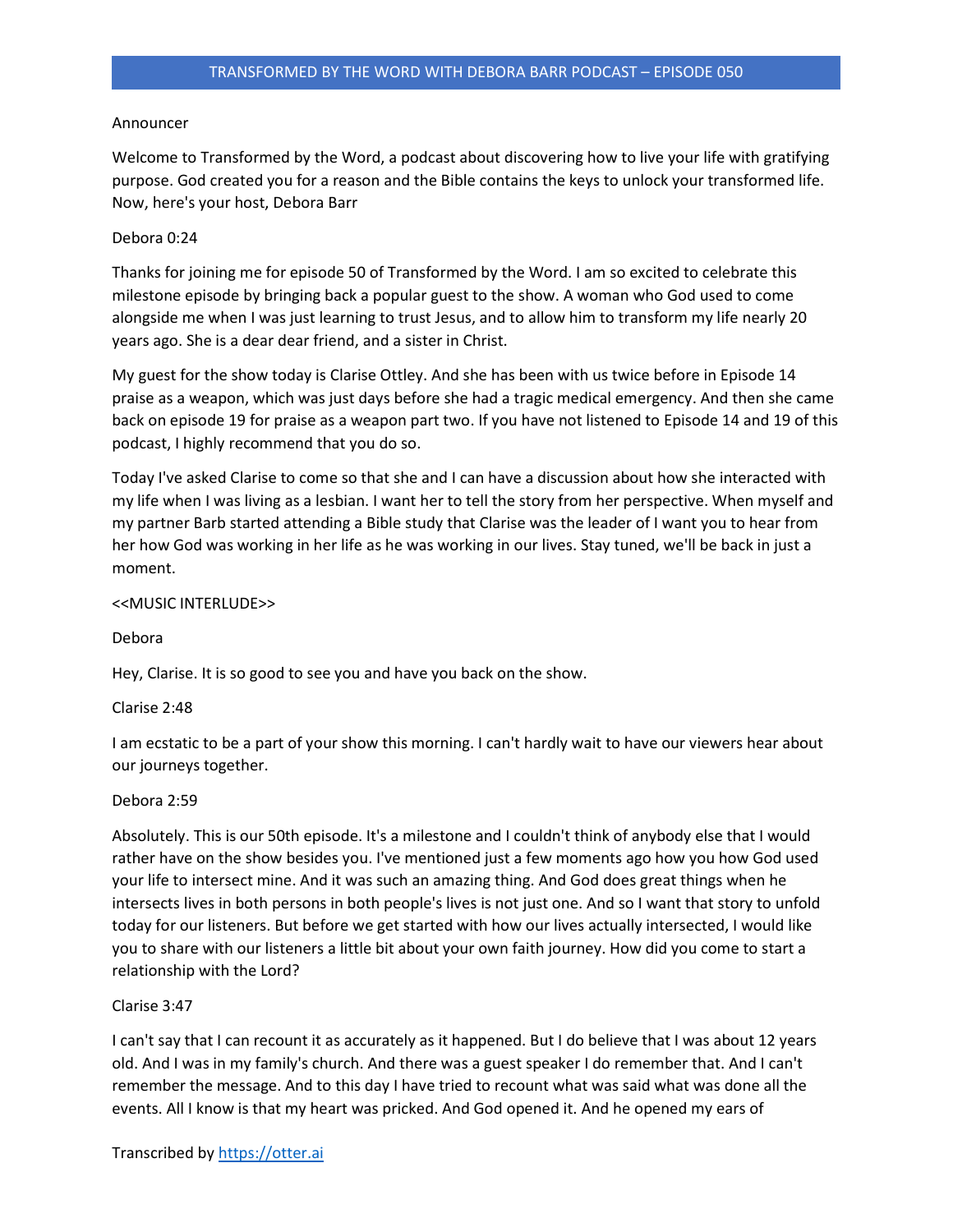understanding and he opened my eyes of understanding. And I could hear and I could see God drawing me and I was sitting in the pew I was just 12 and I was sitting in the pew and and I said I don't know what this feeling is I call it a feeling. I didn't know what to call it. I said but I started crying because I felt overwhelmed by his presence yet I didn't understand it.

And I remember I stood up. I said because in some of the black churches and maybe some of the white churches I don't know because I haven't visited that many to know, but they give an altar call. And he said, If there was anyone who needed to know Christ as their personal Lord and Savior, then you need to come down. And I kept sitting down, sitting down. And I kept hearing the call, I kept feeling the tug. And I'm crying even more, because now I'm scared, you know. And yet the presence never left me. And I just said, Lord, I don't know what I'm doing. But he said, if I want to give my life to Christ to come down, and, and that's what I wanted to do.

So I had to step across all these people, because I was sitting in it in a pew. And I know I went down, and I was crying. And I don't know what he said. But he said to repeat after me, and I repeated after him. And I guess, you know, what I repeated must have been the right thing because I, he said, You, you're saved. And then there was a baptism. And I remember getting baptized. And so I continue to grow in the church. But when I say grow, I'm sure the Lord was speaking to me through the sermons I'm sure he was speaking through me through daily well, not daily, but Sunday school, we had to prepare during the week for a Sunday school lesson. And I would do all of that. And, you know, as I grew, I believe I grew stronger in the Lord, I can't say, but when I went off to college, and join a gospel choir on campus, and continued to do what I felt the Lord was calling me to do, which was to serve Him. And it wasn't until I went to a church, moved to Washington, DC went to church in DC, that I realized that there was a difference between making Jesus my Savior, and making Jesus my Lord

# Debora 6:49

can you talk about that? What is the difference? For those who don't know?

# Clarise 6:53

Well, well, Savior, you, you say that you want Him to come into your life and to save you and make you a child of his, and that seals your, your salvation that seals your faith in Christ, you will go to heaven, if you don't do anything else. But making him my lord was, it means that he would guide me and I would follow. He would say, go left. And I would say, Lord, I don't want to go left. But I will go left, if that's the way that you want me to go. Kind of like you're kind of like a master, but not a slave master.

And, and so as a master, you do what the master says to do, because he knows what's best. And when I realized that that was different. I acted differently, the way that I thought became different because he no longer was just my savior, which I felt that that was enough and go to heaven, which I believe, but to live a life that's destined to be exceedingly abundantly beyond what I can ask if they depends upon how you serve your master.

# Debora 8:06

Wow. Yeah, that's really profound. So you're in a church in Washington, DC. And I know when I met you, you were in West Virginia. So how in the world did you get what drew you from Washington, DC to West Virginia?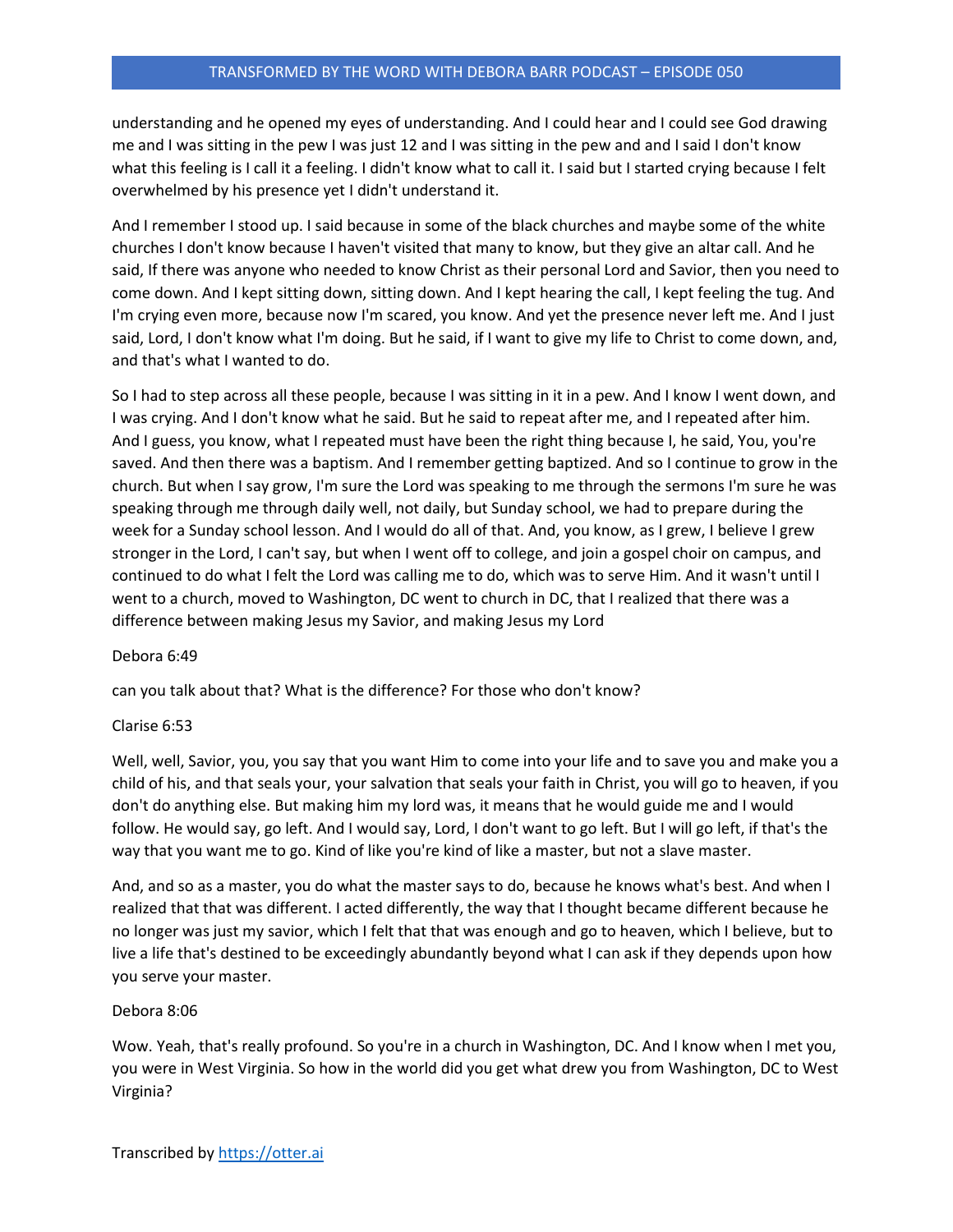### Clarise 8:24

Well, I have to say it was the Lord that drew but it didn't feel like it. My husband at the time said, we had moved out of Washington DC to the outskirts of Mitchellville, Maryland, where we were there for just a year, because the crime was encroaching upon where we lived. And we live two miles from Walter Reed Hospital. And we felt fairly safe there. But when people started to steal and started to break in homes all around us. Our said, We've got to get out of here. And I said, why? I mean, they're all my friends are here. My church families here, church family that I've had for 10 years, all of my support groups were there all of the, quote unquote, little sisters that helped me raise my children were there. I couldn't think of being anywhere else and said, So else's will. We're going to go I don't know where we're going. But we're going to go and I'm thinking, okay, Abraham, we're going to go somewhere that we don't know where we're going so.

And so one day he woke up and he said, The Lord told me that he is going to provide a place for us and I thought to myself, now he's that one for telling, telling that kind of story about the Lord told him because he used to, to downplay it when the people will say it in the church. And he said, The Lord told him that we were to leave and I'm saying, The Lord didn't tell me now. I've got as much faith and as much walk with the Lord actually If I felt man was better than he is stronger than his, his was Episcopalian background, I don't know about the Episcopalian. But I know what the Lord had done for me. And I know what he'd said, and he didn't say move.

So I, so he took a drive to a place that a man said to him, Hey, I see an advertisement for Vice President for Finance and Administration at Shepherd University in Shepherdstown, West Virginia, outside, never heard of it, he says, but I'm going to take a ride, and he rolled up 34, which was windy and pretty, and all of the things that you want to see during the time of the year, and he said, Yep, we're moving and to Shepherdstown. And I said before it is Shepherdstown. And he said, in West Virginia, I said, Where is West Virginia? It was the West Virginia that I've heard about no fakes. Let's see, let's black people. Is myopic thinking, My myopic thinking, and I just couldn't broaden myself beyond stereotypical things that I had heard. And so anyway, that's how we get to West Virginia, because outside the job, and it, I'd say, I've been visiting here, I told him, I'd only visit I'd been visiting West Virginia for 32 years.

Debora 11:22

So a long visit.

Clarise 11:25

It's a lot. It's a long visit. And God has done some amazing things at Covenant Church, where I have been a member for all those 32 years. And so the story begins as to how I began to meet people, and wonderful people like you and Barb.

# Debora 11:45

Well, I'm grateful that you were in West Virginia, because my life would have taken a completely different track if you weren't there. Because Barb and I, I had just moved up from Florida, in 2000. And my job was in Maryland, in the DC, just north of DC, for anybody who doesn't know this area, Washington, DC, Maryland, Virginia, and even West Virginia are all very close together. And so I moved here, and I met Barb. And she and I entered a relationship, we actually entered into a civil union, which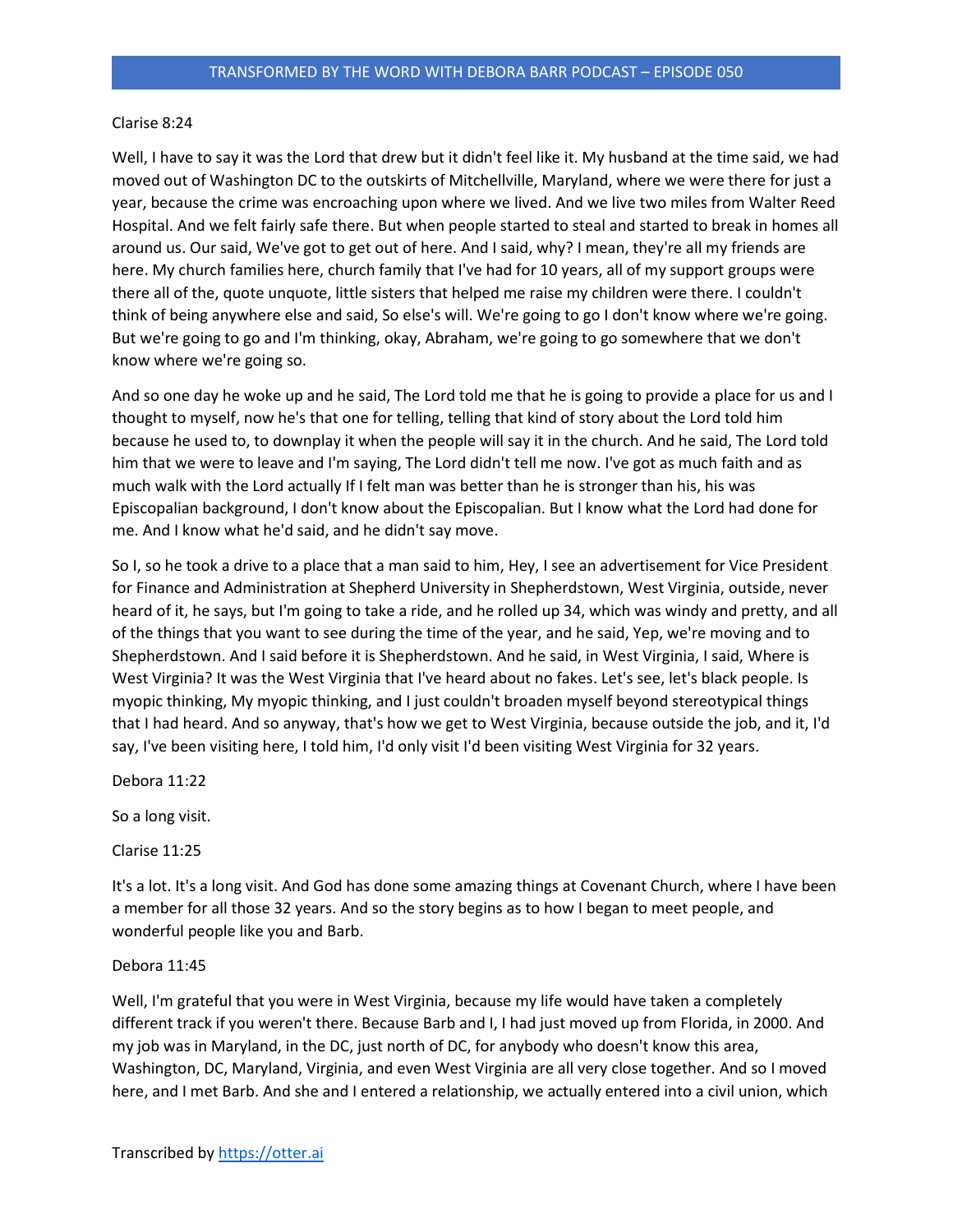## TRANSFORMED BY THE WORD WITH DEBORA BARR PODCAST – EPISODE 050

was the precursor to gay marriage. We had bought property together, built a house, and the Lord was working on my heart to get me to go to a church. And I ended up at covenant Baptist Church, which is the one that you just mentioned. And this is where our lives intersected. So I am so grateful that you were there when I was there, because I know that God divinely placed you there for us.

#### Clarise 12:54

Yes, he did. And it was a sweet time, as I can remember. And there were so many levels of faith that led up to me being able to teach that class, that that was also a divine, a move of God because He knew that I needed to teach it. Because there were people who would come that would need to be a part of that.

#### Debora 13:19

And yes, so you were when I first really met you, Barb and I had gone through the 40 days of purpose. The church was doing that study. I actually surrendered my heart to the Lord, which was salvation. Yeah. Not the Lord part yet. Yeah. Cuz I didn't really know about that. And so I had my ticket to heaven. And Barbara and I started reading the Bible together. And I think Barr was the first one that actually came to your class, you were teaching. You had a women's Bible study group on Sunday night. And from what I understand you were teaching from Stormy O'Martin's book, a praying a praying woman. So the power of a praying woman?

And so Barb went to your class a couple of times before I ever did. And she kept coming home and telling me about it. And so she invited me. And my question to you, as the leader of this group, was, what? What were you thinking? When this lesbian couple showed up in your Bible study in a Baptist church?

#### Clarise 14:31

I was thinking to myself, we're good. They're here. And I'm sure the Word of God will drop on them as it drops on everybody else. And there is no sin that God can't deliver from and every woman who was there had some kind of sin. And you just happened to be the only one there that had that kind of sin. And I decided, well, I'm not going to change the way I teach the course because sin is sin. And I'm just gonna teach from the Word of God. And coupled with the most important fact I think outside of the Word of God was, I taught it with love. And that was a part of who I am.

And, and I did, I did all kinds of fun things and class I had instruments that I believe to this day was instruments of praise that cast out the evil spirits. When you praise God, it didn't matter what they sounded like, we'd get our instruments together, and I remember you, you and Bob getting you a little instruments together, and we'd sing songs, and you play your instruments. And I know, I know, one of your favorite instruments, but I won't reveal that now. But you didn't have that. But you played what was there. And we played musical games, but it also surrounded the message that I was to deliver that day, it wasn't just random, playing hopscotch, and, and forever, we played jump rope, musical chairs, hula hoop musical chairs, you know, it was just a time of fun. And I had a story to relate it to scripturally. And so it was, it was just one of those times where when I think back, it was probably one of the best times I think it was 12 years, one of the best 12 years of my life that I can say, there was connection, and there was deliverance. Even we had to remember we had Ron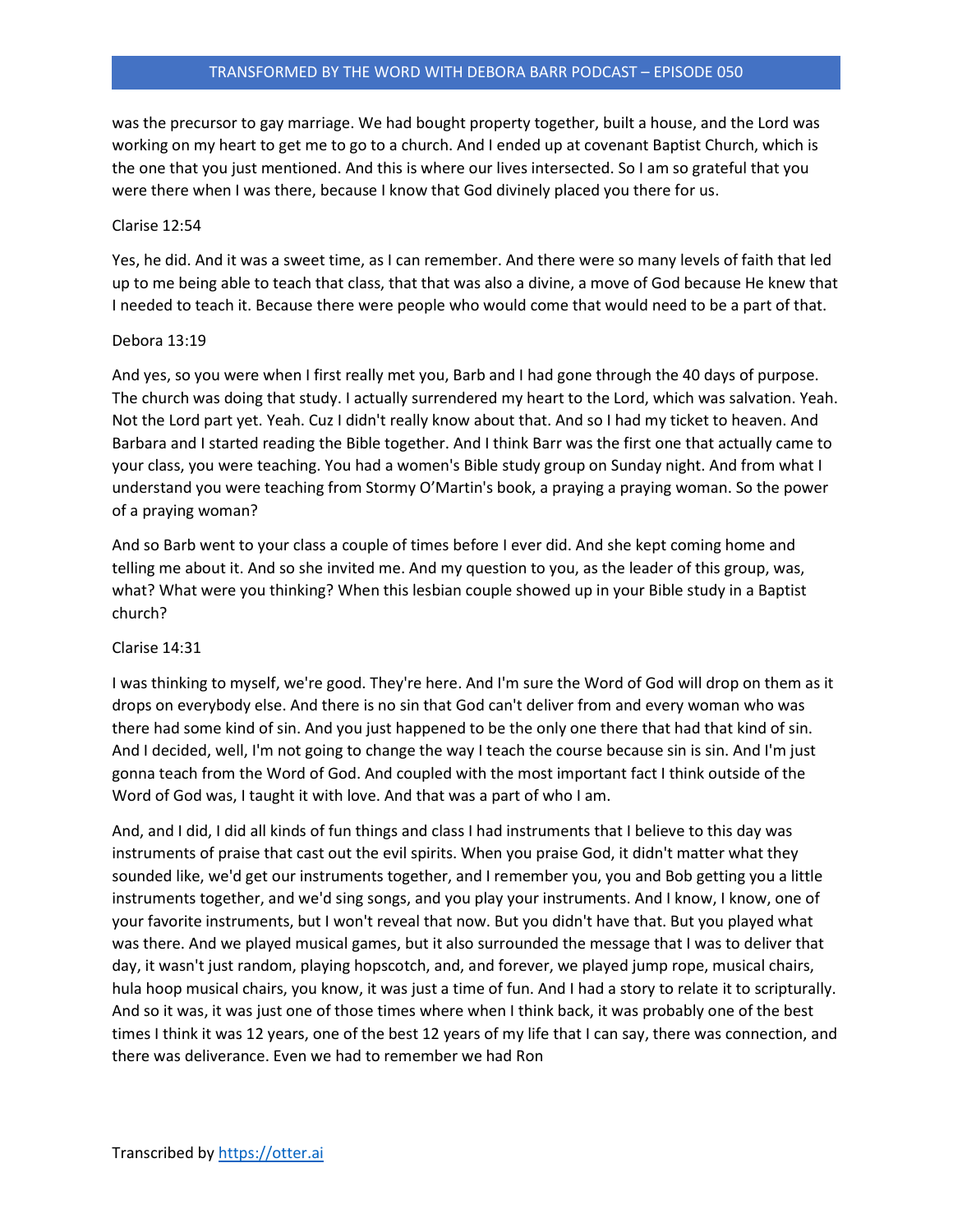## Debora 16:41

our honorary member.

### Clarise 16:43

we had Ron, come in. And we had, I think we even had, oh, what is his name? I can't think of his name. But that's irrelevant. But it was an older gentleman. He would come sometimes on Sundays, and he would come that class, and we would just welcome them to.

## Debora 17:00

Yeah. And you know, it's interesting, because you were both an educator, because you were a professor as well. And a nurse, which I think is just the way that God created you and gave you that nurturing spirit is what I needed at that time. Because as I started interacting with the word, which is what you were teaching us, and you were teaching us how to read the Bible, you were teaching us how to praise God, you were teaching us the basic tenets of Christian faith. And I was practicing these things. And one of the things that you challenged me on was dancing. I was terrified of dancing, but we were doing liturgical praise, dance. Yes. And it was so powerful, because it was another form of worship, full body worship. And it was just during that time that the Lord was drawing me closer and closer, and he used you in a powerful way.

But I gotta ask, because a lot of Christians don't really know how to deal with people that are living lives different from theirs. How were other people in the class in the group, you know, saying anything to you about us? Or what what was happening? Because it couldn't just be that everybody was okay with this lesbian couple showing up every week.

# Clarise 18:24

I did have several people and several meaning more than two. Who asked me, point blank, aren't you going to show them in the Bible where homosexuality is a sin? And I said, Nope. God didn't tell me to show them that he told me to love them and to teach the Word. If he shows me that, I'll do it. But until he does, I'm just going to continue to, to share with them just like I share with you all about what God says. And another person came in says, Well, I think I'd like to tell the group that we have two gay people in our class. And I said, this is my group. And you don't have the right to do that. And I wish that you not do that. And see didn't particularly like it, because he felt deceived, heard from God. You know, as Christians, we all feel like we hear certain things from God. And I believe that if we really sincerely believe that God has told us that we need to check it out, we need to check our spirit. It's a tribal spirit by the spirit. And I think we need to read God's word to confirm that that's what he wants to say or to do. And it didn't register with me what she was saying didn't register with me. So I immediately did notice that I said, No, I'm not going to do that.

# Debora 19:54

Yeah, and it was so amazing. Because as if you read my book, All Things New A former lesbians lifelong search for love, you will see during this entire period of time that Clarise was working with me and with Barb, what was happening in my spirit and my heart. Because these, this, this book is essentially my journal entries over this period of time. And so as she was loving us unconditionally, and not convicting us not you know that that isn't a human's role to convict of sin as the Holy Spirit's job is. And you can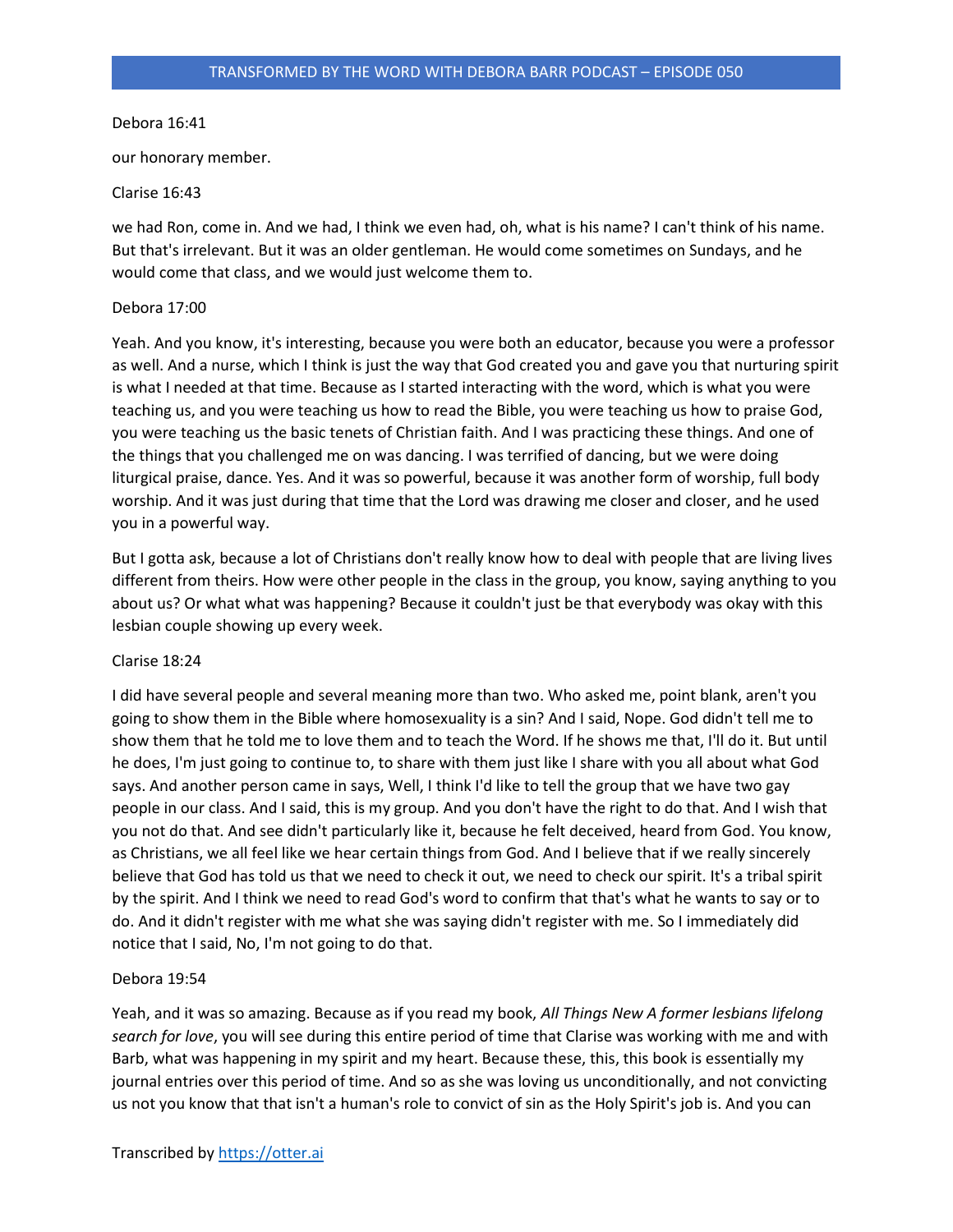start to see if you read my book, that as Clarice was just loving us unconditionally, the Lord was doing the conviction. And it just took time. Another thing I know that you were doing during that time, is you rallied some folks to pray for me. And Barb, yes. Can you talk about that?

## Clarise 20:48

Yes. Well, you know, I tell the few ladies that complain. And I told the whole group that instead of complaining, and instead of trying to Outcast you all, that what I had heard from the Lord was to pray. And I told them that this is what we're going to do, we're going to pray at seven o'clock in the morning. And we're going to pray at seven o'clock in the evening. And we will pray as long as we have to, I didn't have a timeframe, because I didn't know the timeframe. I just said, we'd pray forever until God made the change in them. And I remember, there were about eight women who joined in prayer, consistently. Sometimes we pray together. But I knew that at seven o'clock, I was on my knees. And I just figured those that wanted to commit to that they were on their knees, too. And I remember it took two years to turn that and I look around and I'd see you and you went to Egypt and you came back and I was just and just knew that was going to be the turning point. And you came back and you'd like was like, see it's the same. And I said, I don't I don't understand. And God said, Don't lean to your understanding. I'm at work here. And when I get ready, it's going to happen. Not not. Would it happen, for sure. But it's going to happen. And I said, God, I have to trust you. And so we just kept on praying, just kept on praying.

# Debora 22:23

Yeah. And the really cool thing is the changes were happening on the inside. And Barb and I even in our relationship, things had changed. But nobody could see that on the outside. Because I had been a lesbian for 18 years. This I had dressed this way acted this way for a very long time. And even though things are changing on the inside, it doesn't always manifest on the outside right away. That takes time. And there was another thing that you did that was so eye amazing. As I looked back, you never seem to be embarrassed or ashamed to hang out with us even to come to our home. You even spent the night in our home. And you know, you didn't care what people thought of you. And that was such a healing thing for me.

### Clarise 23:16

Yeah, I can imagine that it would be Deb anybody who has been stereotyped with think people don't want to be with you. And I think that God had his intentions for making me a black woman was so that I could feel stereotypical gazes, people sending me just because my skin was black, and it sensitized me. It made me really, really sensitive to other people, other people who were black other people who were other nationalities, other people who were different. And, and, and for me, it was like, This is what you do you want people to hang with me. I so wanted them to accept me. And I said, That's what I want to make my mission about accepting the people who other people don't accept, to not reject the people that other people have rejected. And it was a natural thing for me to love on you and Bob to spend time at your home. I have plenty pitches, our times together. The deacons, the elders, the pastor's would come over your house and they came over they are not at your house. If there was not love for you and Bob, they wouldn't have never come I wouldn't have never come and the love superseded that which you were living. Yeah. And it was easy.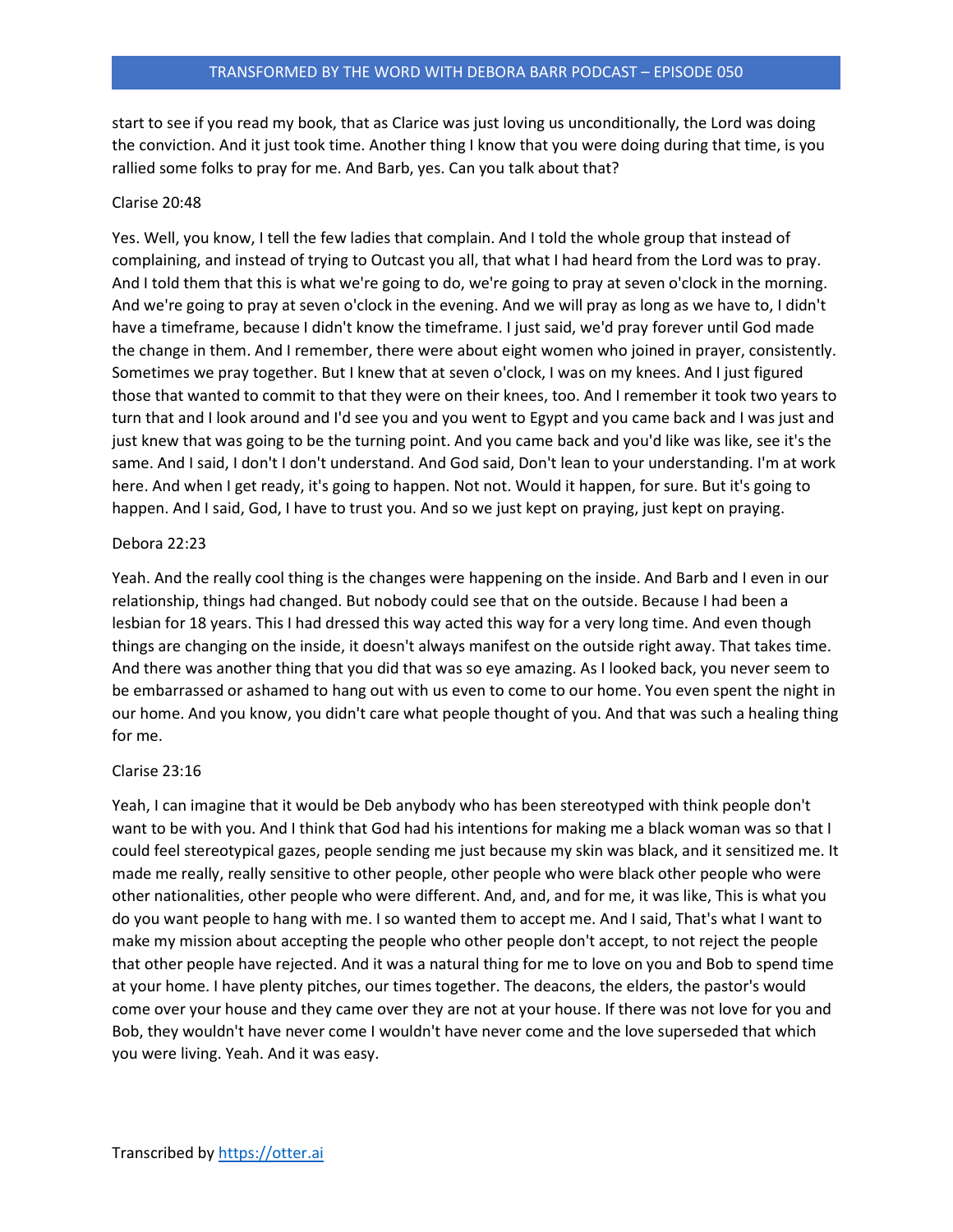# Debora 4:50

It was a demonstration of Christ. This is exactly what Jesus did. But I don't know why Christians today have such a hard time with this.

# Clarise 24:58

I don't either at think that they are grained and ingrained in tradition, the way they grew up what their parents did. And culture, changing a culture of people is a most difficult thing to do. It takes someone who is stronger than that culture, to maybe change a few. And it doesn't have to be 1020 or 100. Only, it really has to be one, as it was with you, one can put the forest ablaze, as you've done. And as you've demonstrated in your ministry, it only takes one and, and God had chosen me to be that one. And people looked up to me, and I guess they figured, Well, see, must know something. She's the leader of the group, she leads in church, you know, maybe we should follow her and emulate what she's doing. And, and I think it was easy for people to see that because they did have someone who was in leadership, who showed Christ who showed the way that you that he wanted you to be loved, and who was excited to be around you, and didn't feel embarrassed. You know, I could hold your hand I could hug you. And didn't, didn't have to worry about people feel it. Do they think I'm gay? Because I hugged you. It didn't matter. It didn't matter to me. I love to period.

# Debora 26:32

Yeah, yeah. And you changed my life you truly, truly did. So, okay, let's go to the day when I came to you. Because now the Lord has been doing some things in my life. The Lord was convicting me of different areas of sin in my life, not homosexuality, by the way. But other things. You know, as I was first starting to learn to walk with Him into let him be Lord. And then there was a point where I wanted to come out to the group to let them know that Barb and I are gay, because I felt like nobody knew. Because y'all did such a great job, not condemning us and not pointing out certain scriptures. What was going through your mind when I said that?

# Clarise 27:13

When you said that you and Barb were gay, I said, really? I know. And you looked at me, and I said, I know. And you said, you know, I said, Yes, I know. And the group knows. And, excuse me, and I think you were a little floored by that I was. But I had known all along, I had seen you in church. And I knew that it was, there was something about the way that you dressed and about your interaction with Barb, that, let me know that you were a couple. And you came to the class. And I said, well, there were a couple other class, there are a couple in class. So we just grow, we'll just roll with it.

# Debora 28:07

Yeah. So I've got to ask once, you did start to see the changes in my life on the outside when I got rededicated, you know, as Scott and and of course, our pastor at the time, was instrumental in this period of time as well. He was an interim pastor that was there for just a short period of time, but it was the exact period of time that Barb and I needed. And the two of you sat and you talked with us, and you loved us, and and then after that, as Scott was getting ready to leave, I rededicated my life and Barb did too. And we got rebaptised and declared that we were leaving homosexuality behind. How did that feel for you? And what was going through your mind at that time?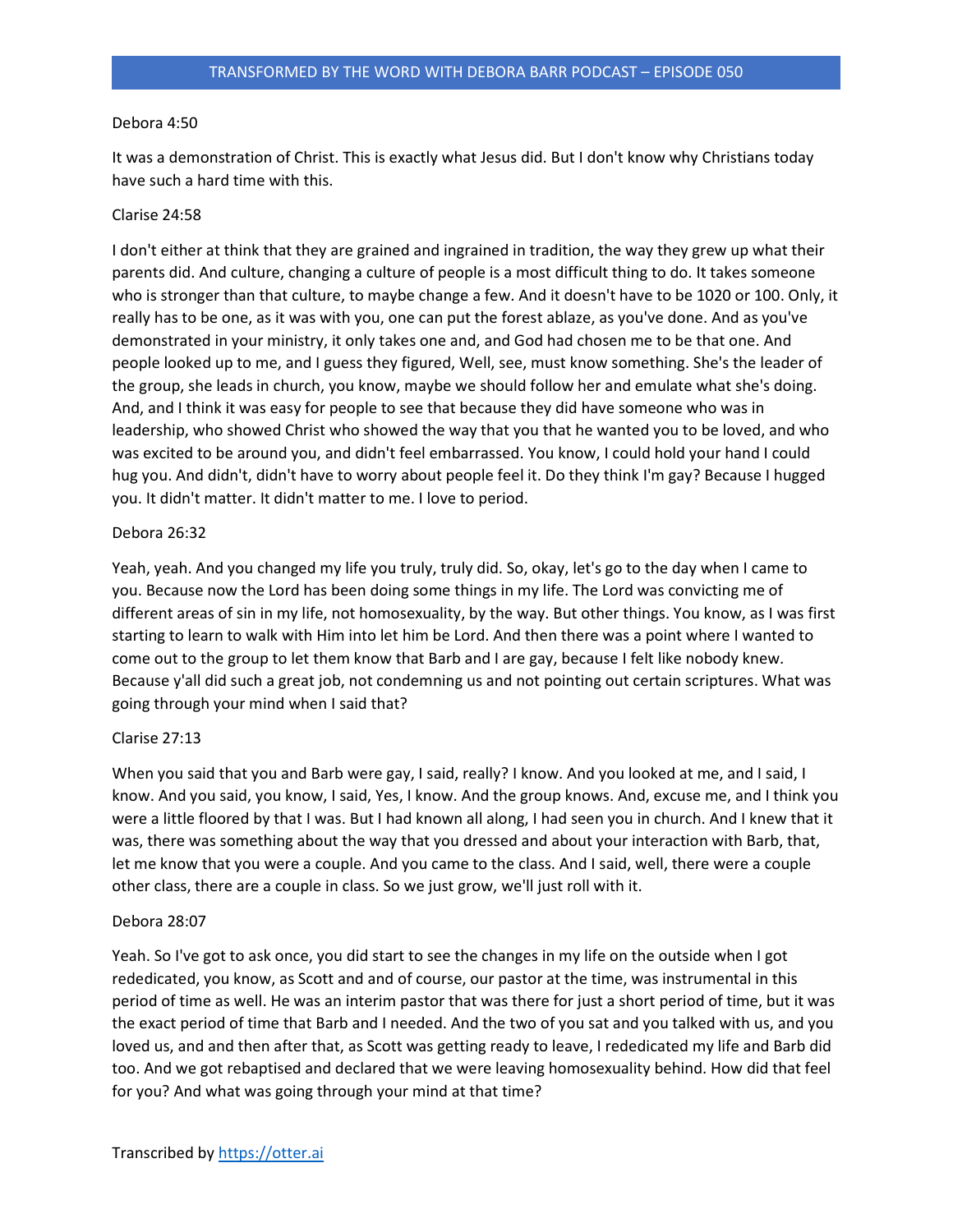### Clarise 28:54

You know, to hear you say that you had been convicted, and that you were leaving homosexuality behind was almost like you would feel if you were a parent. And your child said to you, Mom, I'm no longer a drug addict, Mom, I'm no longer an alcoholic. Mom, I'm no longer a prostitute. I was overjoyed. And I was elated. I was so thankful that I didn't do it. God did it. And I thank God I said, God, you are true to your promises you cuz I would want I would pray us to God, you promised. I just would bring the promise before him. You promise God that you will change their lives and they would lead productive lives as women and encourage other women who may walk the same walk with them. I just believe that you're gonna do it. And when you did it, I was like, Oh my God. It's like you believe it, but you can't believe it did not mean you know God can do it. But when he does it, it's like, oh my God.

# Debora 30:02

you can stop that 7am 7pm Prayer routine! That was such an amazing thing. And you know, it was quite a journey, it was very painful for me. And you were there with me every step of the way. Because when the Lord convicted Barb and I, we still loved each other, you know, that hadn't changed. But the Lord had us on a different path. And so we had to unravel our very entwined lives. And this was a process that took several years. And I don't know how many times I called you crying and upset and whatever, but you were always there for us. Yeah.

### Clarise 30:41

And you know, that, that used that time when you were going through, almost like a divorce, a separation, and then it did become a divorce. But got used that time. And I've reflected on it many times over since my husband has that. And I, I feel that you helped me, just because I remember you going through that. And I remember, I don't remember the things that I told you, but I know I chose the things that were encouraging. And that I would be there for you. And went out that I felt so all alone, just like you do, if you divorce you been with this person for all these years, and now they're gone, whether they're gone physically, or they're gone, or physically, but the thing that is most definite is they are gone. They're not returning, and how do you move on with life?

And, and I remember telling you that God had you, he had you, and he has a purpose for you. And you will get through this. And so when you're telling people thing, when you're counseling people, you know, you've got to eat your own words, and, and it'll come back and you said to me, you're going to be okay, you're going to move forward, what's better for you, and your latter years will be more, more better if there's such a way to say it. But it was true. I've experienced the lows and the pain and the missings and the longings that kind of faded, as I told you, they would fade and you've moved on to bigger and better things. And I'm sure when you think back, you know, you were you were stuck in that place of, of devastation. And God is a he's a promise keeper. He promised that he would leave, he would leave us. And he would guide us if we trusted him. And that was, I think that was one of your favorite verses. Trust in the Lord with all that high. I mean that into your own understanding, and He will direct your path. That's what I, I quote it to you. And that's what I had to quote to me. So you were an inspiration to me as well.

Debora 32:55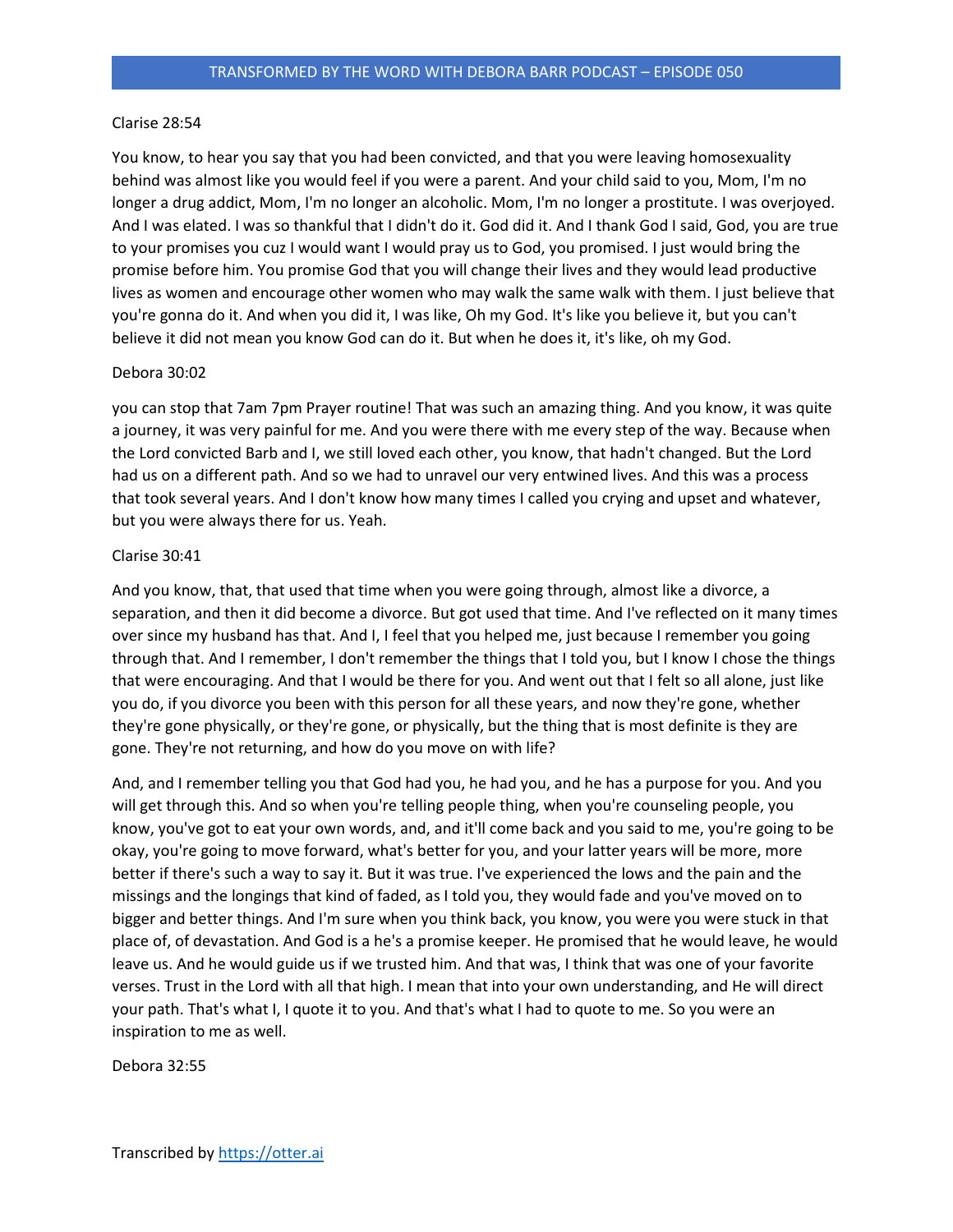Yeah. And did you ever imagine that Lord would take me where he has taken me when you first saw me across the room in church were in men's clothes with my lesbian partner all those years ago? Could you have ever ever imagined?

# Clarise

You know, I couldn't have imagined, because part of me thinks things almost on a daily basis. I see on a daily basis much more than I do. futuristically. But I knew that it would happen. I just knew that God would do it. And one of the ladies in a Bible study group, I think it was Margaret, who, who gave you some clothes? Yes. And you said to me, I don't know how to dress. And then you would put on something and I'm sitting No, no, that doesn't go together. Not that I'm the fashion statement of the world. But I dress I said no, no, that that doesn't go there. And you'd put on makeup. And as the app, you get on too much makeup, you know what you say? I don't know how to wear this stuff. I said, Well, let me teach you. Because your desire was to be what God created you to be, which was a woman who loved him and a woman who was a heterosexual and heterosexual women. Most of the times, if not all the times I can't say Oh, women. But I will say that, that most I think I would be accurate and saying, you know, you want to look feminine. And you've had a hard time looking feminine because you didn't know how to do it.

# Debora 34:30

Yeah, and it's just a blessing as I look back, and now I'm in ministry, and I'm serving other people and helping them walk away from a lifestyle of LGBT. And every time one of the people that I'm minister to is able to do that. I traced it back to you that if you hadn't done what you did in my life, I wouldn't be doing ministry to serve others, and so you have a great outcome. worrying of grandchildren. In the spirit realm,

# Clarise 35:03

the legacy that I leave behind is wonderful because it's through you that they are being born for generations. And that legacy will live on. And just like your life touch one life that touched another life, that touch all have hundreds of lives that Deb has reached 1000s of lives. It keeps growing. And to know that, that played a part in that is so overwhelmingly wonderful that I said me, God to use me to do that for her. And I'm sure there are others who have touched. But you're the only one who has come back time after time after time. And thank me for that. And I'm just so grateful to you because we stay connected. And I see the movement. I see what you're doing. Your pastor Debora Barr, you have done great things and first Baptist with your ministry, you before you became pastor by you are already honest, on the set your sail as to what you want to do to help people. And you did it without having the title. And people whose people's lives have been changed because of you, even your ministry. That, that tells the people that they get a chance to tell people once a year, how your life changed their life and your life not only changed them from same sex attraction, but your life changed people in that they were going to commit suicide, because they were so troubled, and your life saved their life. And it's, you know, it's bigger than just the same sex attraction you save the life, and through what you went through through what you believe. And I know that people are grateful, I'm just so proud of you. Every time I hear it, I'm proud as I could be as if I were the parent, if I were your parent,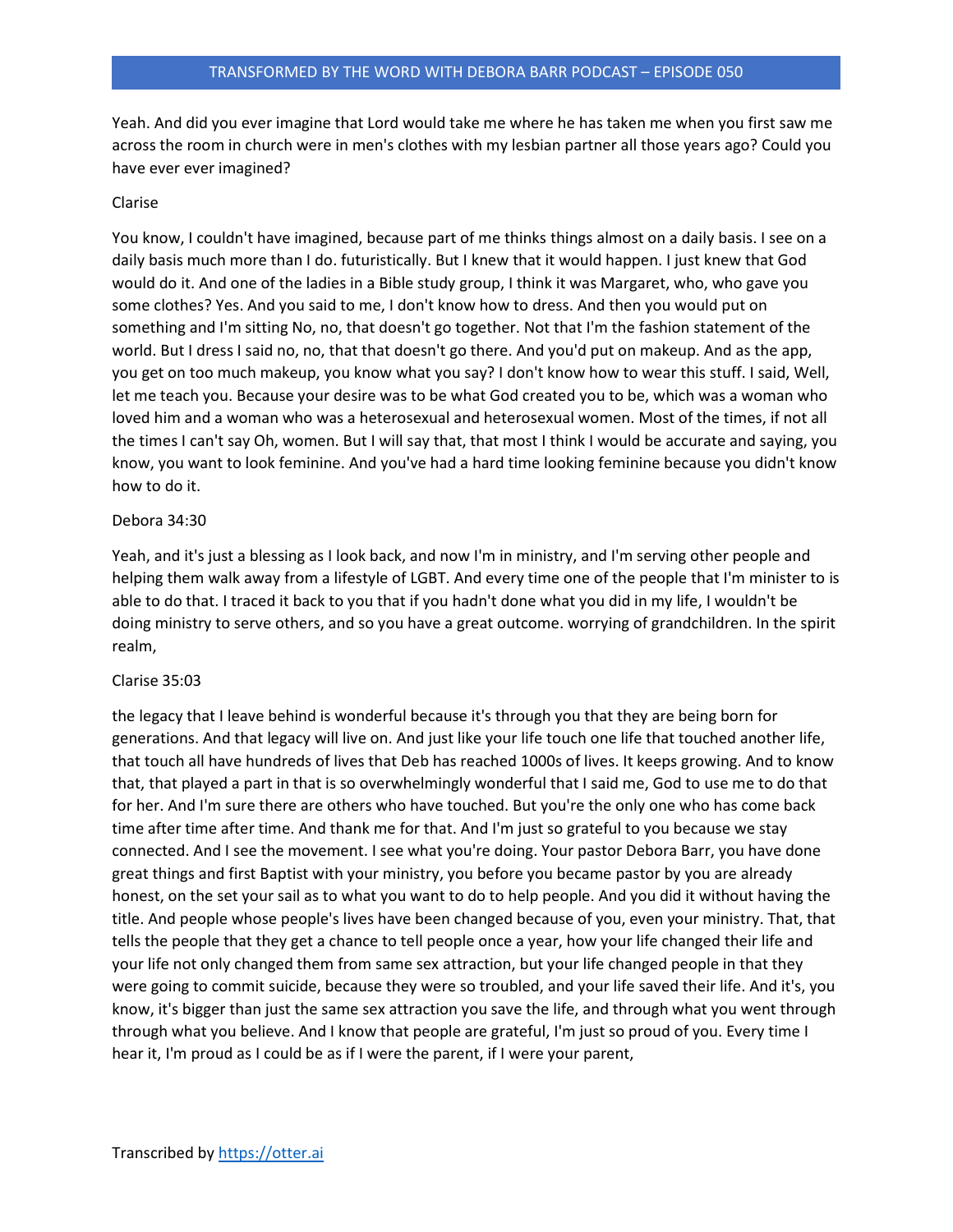## Debora 37:04

you are the parent, you're the spiritual parent. And I am so grateful that God used you I'm so grateful that he intersected our lives. I'm so grateful that your husband dragged you to a little place called Shepherdstown, West Virginia, so that you would be there when I got there. Yeah, yeah. Just the sweet spirit that he placed in you and all the work that he had done in your life up until that point, is just astonishing. Is there any final words that you want to share with our listeners about especially maybe Christians who are not sure that they know how to love people that are different than them?

## Clarise 37:43

I would say jump in it with all feet and hands. You don't tiptoe into it. You just jump right in you just love. Love is the key element to changing a person's life. It was Jesus's love for the center that says the life it was Jesus love for me, that changed my life as at a young age, it was Jesus love for me, that kept me when I was an older person in the Lord is Jesus love that changes everything. And I would just said love a person. Don't walk timidly around them, you just go ahead and love them and for churches, all over the world who may hear this. They may not know either, how to reach the person, I would say, get into your journal, your books that you have written that gives point by point instructions. And to bathe it with love. The love of Christ is the love of Christ that helps change a person, not let me not the minister and let the pastor but it's the love of Christ flowing through that person that can change that person.

### Debora 38:56

That is so true. Sometimes we just need to get out of the way and let Jesus do his work through a man a man he and he wants us.

### Clarise

You know, I was reading the other day about dying to self and it never really kind of clicked until I was reading Tommy 10 his book called The God chaser for the second time you know when you read God's word and however is, is disseminated. You pick up pieces. But Tommy 10 It was saying that when you go to the altar, it is like you're going as a sacrifice. And you lay yourself on the altar, and you sacrifice what do you sacrifice for? And the priest sacrifice themselves for the people. So when I go to the altar is not, Lord give me this. Give me that please deliver me is going to the altar. Now with a different mindset. I'm going for the people who are lost for the people who are broken. For the people who are confused for the people who suicidal, because they need to know Christ and they need to know Him in His power. And I believe that if I do that, and if the people who are listening do that, if you can do that for a friend, if you can do that for a family member, I know God will change their lives. I just know it. You may not live to see it. But the prayers of the righteous of veils, and even though you may be gone, the prayer doesn't leave. The prayer doesn't die when we die. The prayer still avails. And if it wasn't so it, wouldn't it we wouldn't be living today because I know my grandmother, pray for me. I know my great grandmother prayed for me. I know thy enemy tried to take their lives. I know you're, I don't know what your mother pray for you. But I would imagine she did. And your grandmother, I don't know who she was. I just know that prayers. Prayers that have been prayed up for us didn't die when our ancestors died. They're still present today.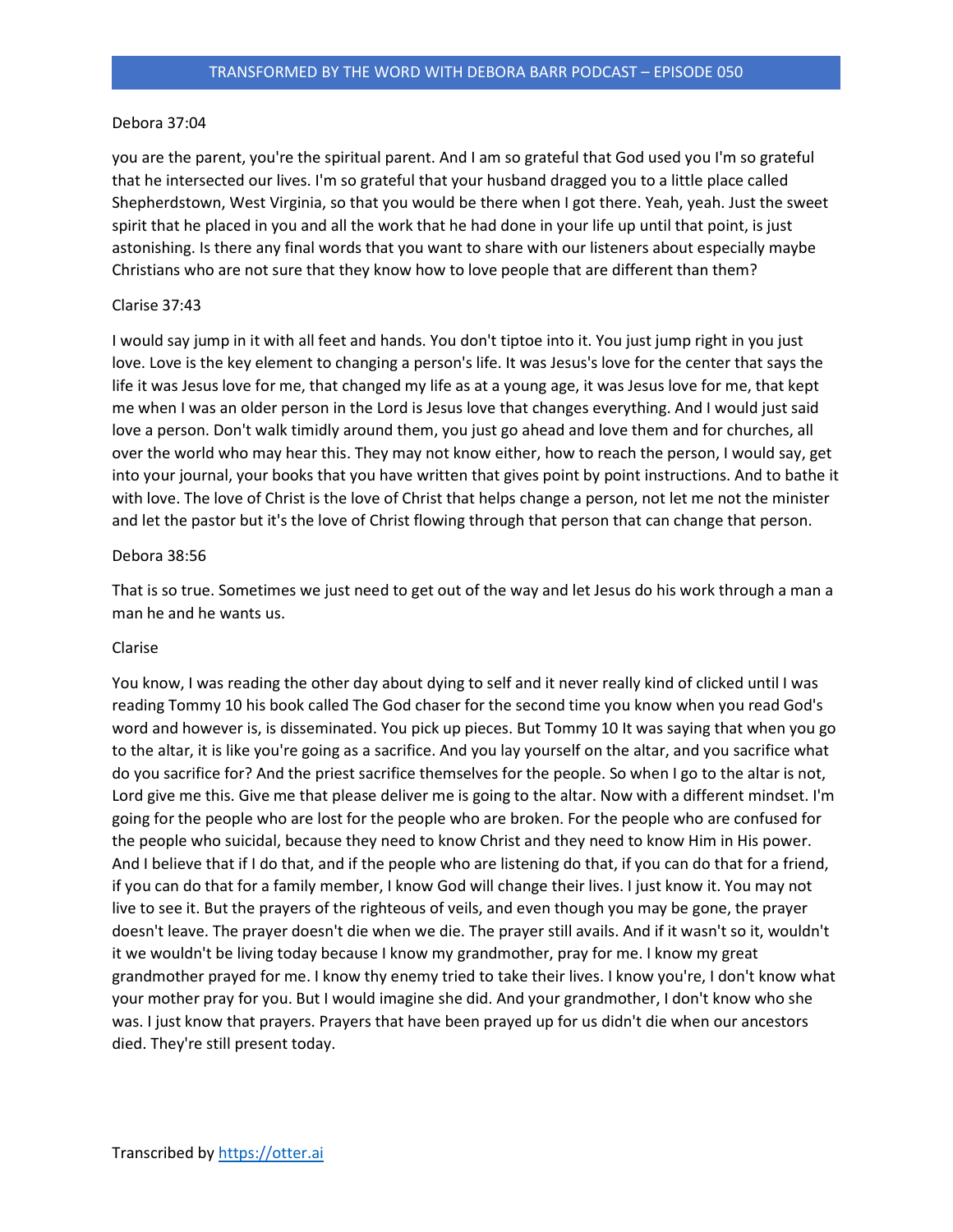# Debora 40:58

That's right. That's right. And with that, I'd ask for you to pray for all of our listeners today.

# Clarise 41:05

Okay. Father in heaven, I thank you for everybody who is listening. I know that under the sound of my voice, that the word now has made itself flesh because you made yourself less to dwell among us. And God made you dwell in the hearts and the minds of the people who know you, and the people will who will come to know you. Even at this broadcast. Lord, I pray that you do something immeasurably more alive than they can ask or think. I believe that you can do it, Lord, if people just take the time to care, take the time to pray, be used by you, Lord, be your instrument, be your instrument of love that people feel the need to hug other people feel the need to share. Let them not be selfish enough to say, well, it can wait till later we don't know when later is later may never come to that person or the time is now. And so Lord, I ask that people take their rightful places, their right rightful positions, and do the purpose that you've called us. You've called us to lead centers back to Christ. You've called us to encourage the believers, you've called us to take the back slit and to gain their rightful places you have called us to a place of healing for all of your people. God, I know that you can do it, I know that you will do it. And I know that you have already done it in the past, in the present and in the future. I thank you for this and I counted in your name Jesus, amen.

# Debora 42:34

Amen. Don't go away. We'll be right back after this short break.

# <<MUSIC INTERLUDE>>

# Debora 43:16

We have just heard from Clarise Ottley, who shared with us how God worked in her life, as my life intersected with hers. It is a powerful story of the love of Christ, working through a willing vessel. If you want to learn the whole story, you can get a copy of my book entitled all things new, a former lesbians lifelong search for love. It is available on amazon.com or through my website, DBarrministries.org. You can also find other resources that I've written. They're all on my website at DBarrministries.org. There's a Christian discipleship program for people who are experiencing unwanted same sex attraction, and also a discipleship program with workbook and facilitator guide for anyone who is desiring life transformation.

If you have never surrendered your heart to Jesus, you too can experience a new identity and have the assurance of overlap, lasting life. If you are feeling that tug in your heart that Clarice mentioned when she was about 12 years old in a church service, that Jesus wanted a personal relationship with her. You can pray a prayer of salvation. Something like this. Just follow after me.

God, I confess that I'm a sinner, and I need Jesus in my life. I repent of my sins and I turn to you. I believe that Jesus died on the cross for my sins, He was buried and rose from the dead. And I accept this by faith, and invite Jesus to be Lord of my life, to reign and rule in my heart. And today, I surrender my life to you. Take control, and teach me how to live for you. Amen.